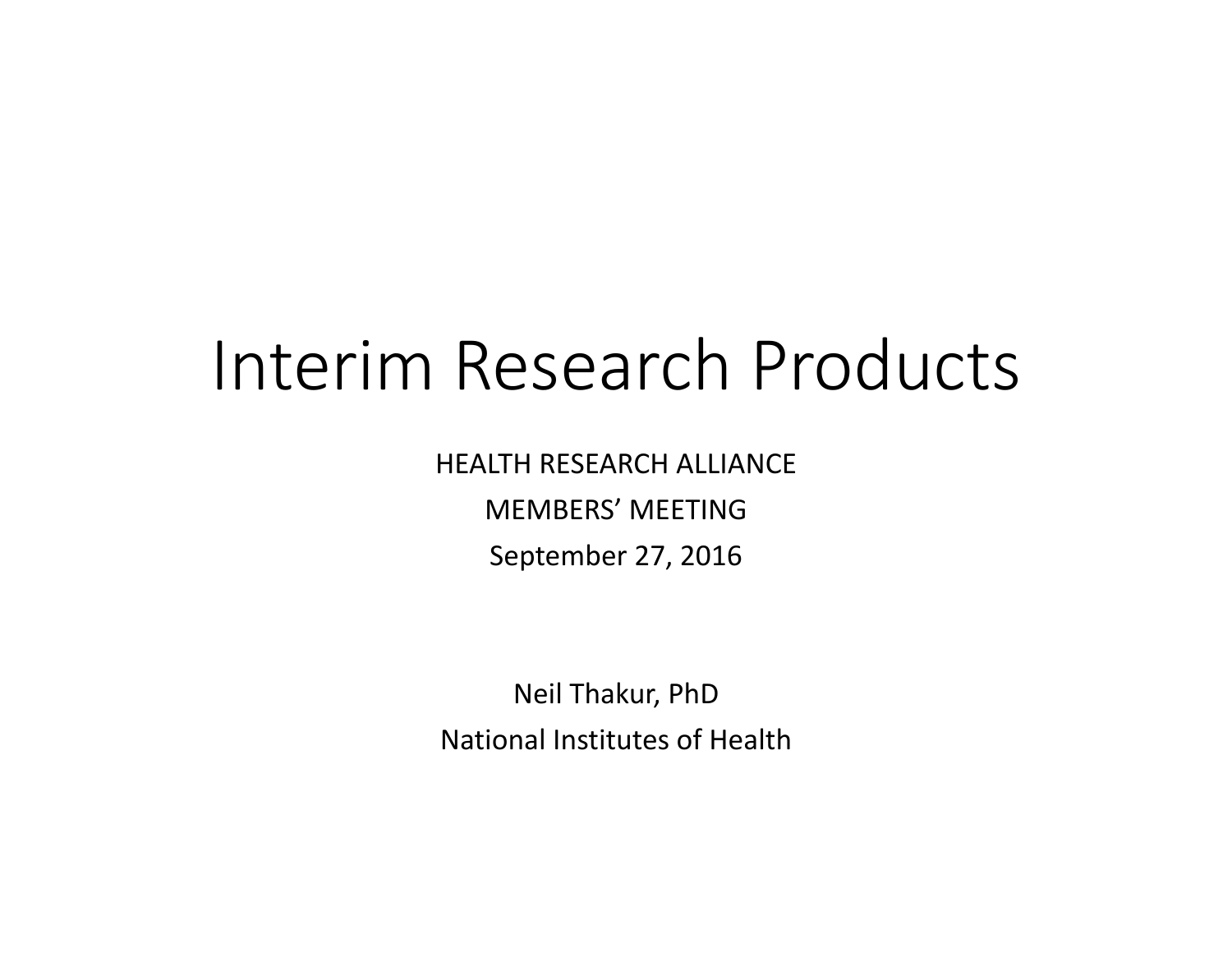### Where we are

- Potential to advance science
	- No standard definitions or rules
	- Implications for review are unclear
- We are asking the community for advice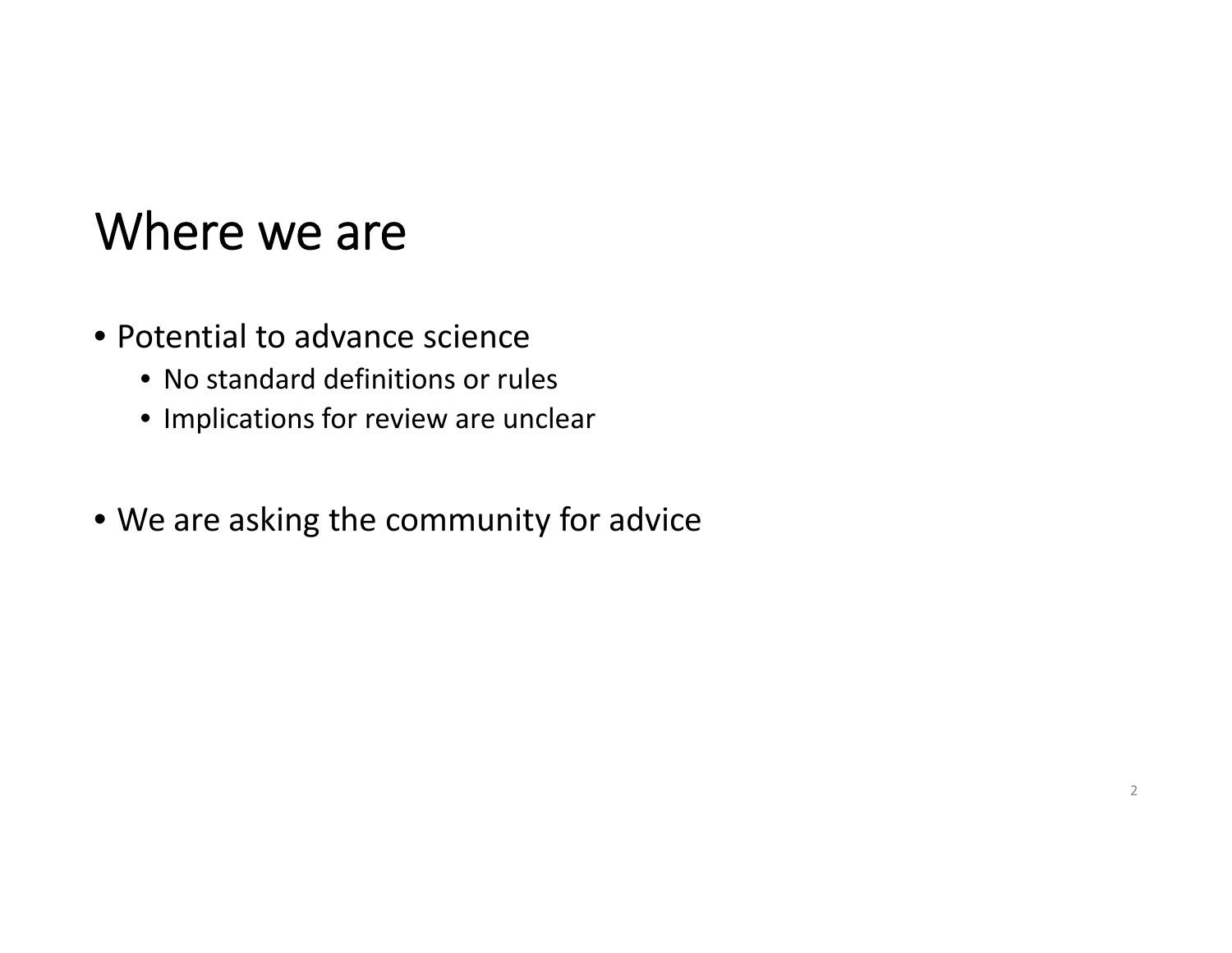# What are interim research products?

(working definitions)

#### *Complete, public research products that are not final*

This is a very broad definition. We do not intend to focus on research products specifically addressed in other policies, such as data, clinical trials, physical collections, etc.

Intended examples and current focus

**Preprints** are complete and public drafts of <sup>a</sup> scientific documents. Speeds dissemination, establishes priority, generates feedback, may reduce publication bias.

**Preregistering** protocols is publicly declaring key elements of <sup>a</sup> research project in advance, such as hypotheses, measures, confirmatory research protocols and analysis plans. May reduce biases like p‐hacking.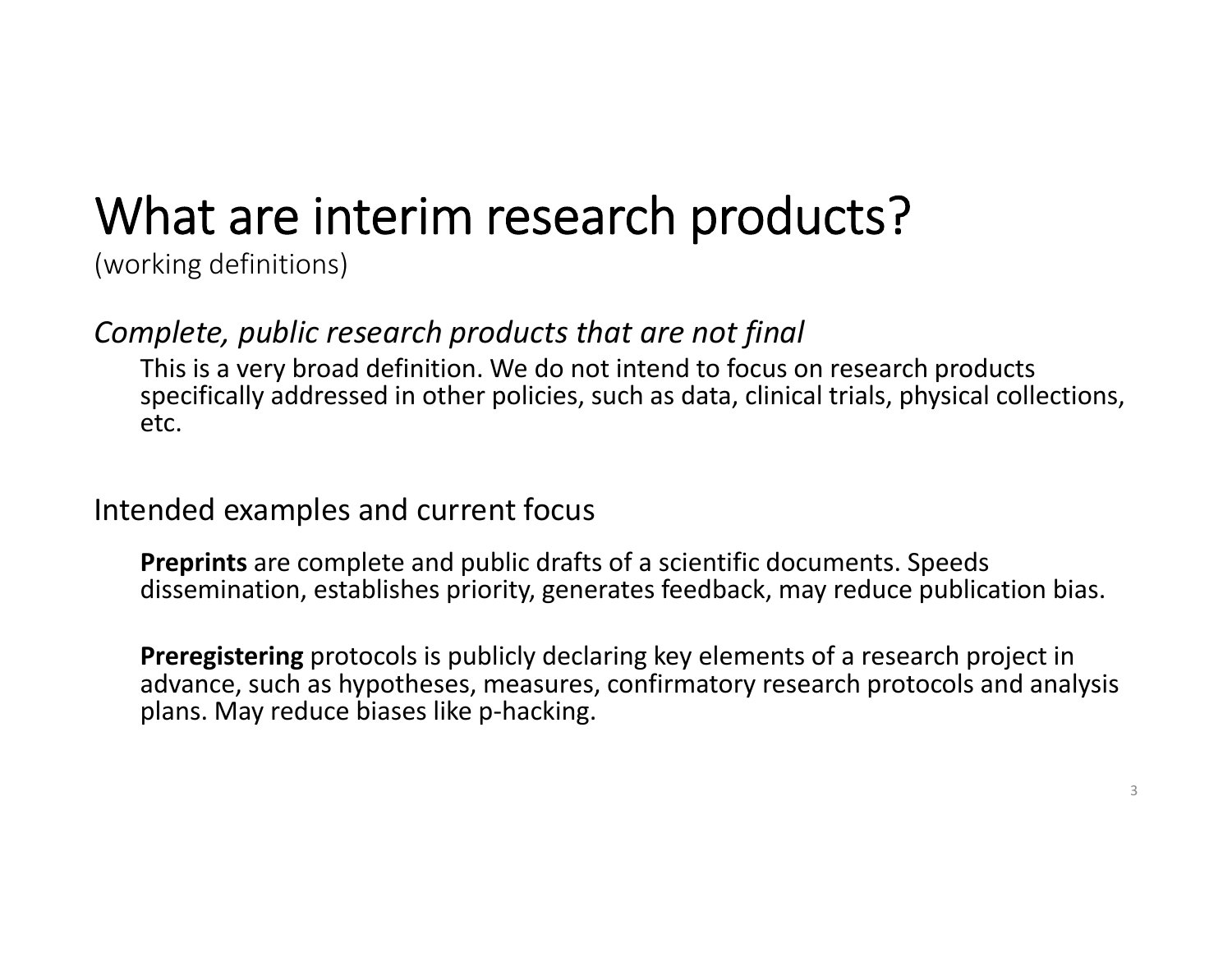#### Why now? A dynamic situation with the potential to advance science

- Growing recognition that interim research products could speed the dissemination of science and enhance rigor
	- Many disciplines have been using preprints for years (economics, physics)
	- **Groups like ASAPbio suggest expand preprints could increase the impact of** NIH research
	- **Groups like the** *Center for Open Science* **suggest preregistration could** enhance rigor of NIH supported research
- Change happening at different rates for different disciplines
- No clear definitions
- NIH rules are narrow $\frac{4}{4}$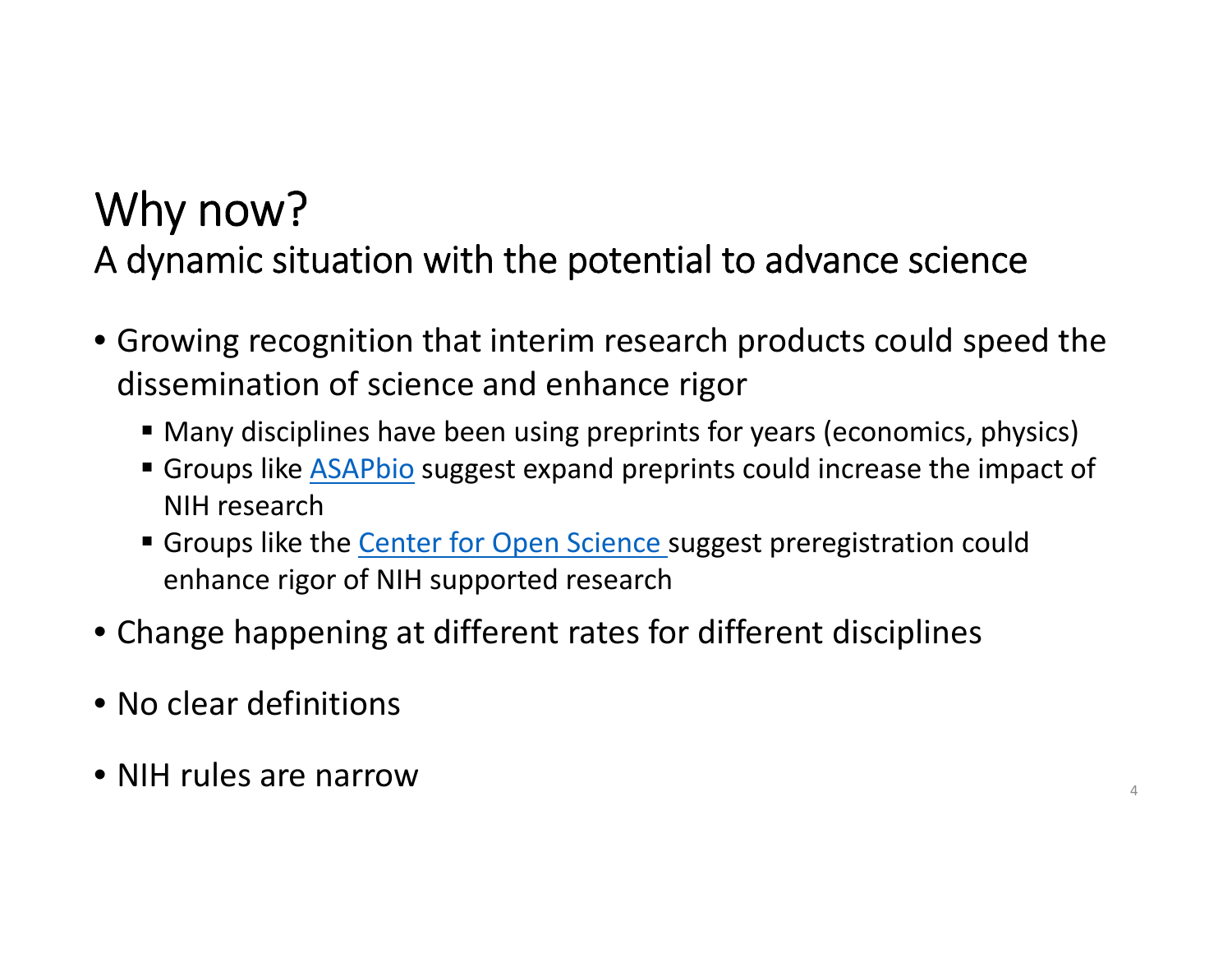# NIH's interest: Stable rules that advance science

Recognize common practices and encourage beneficial innovation

- Allow disciplines to adopt interim research products at their own pace (and recognize that many already do)
- Do not prevent innovation that increases rigor and dissemination

#### Prevent bad practices from taking root

Clearly state standards NIH cannot accept as community norms are being established

- Interim products that are not preserved, risk NIH reviewer identity, etc, are not usable
- Example: a file on a lab webpage is not an acceptable preprint.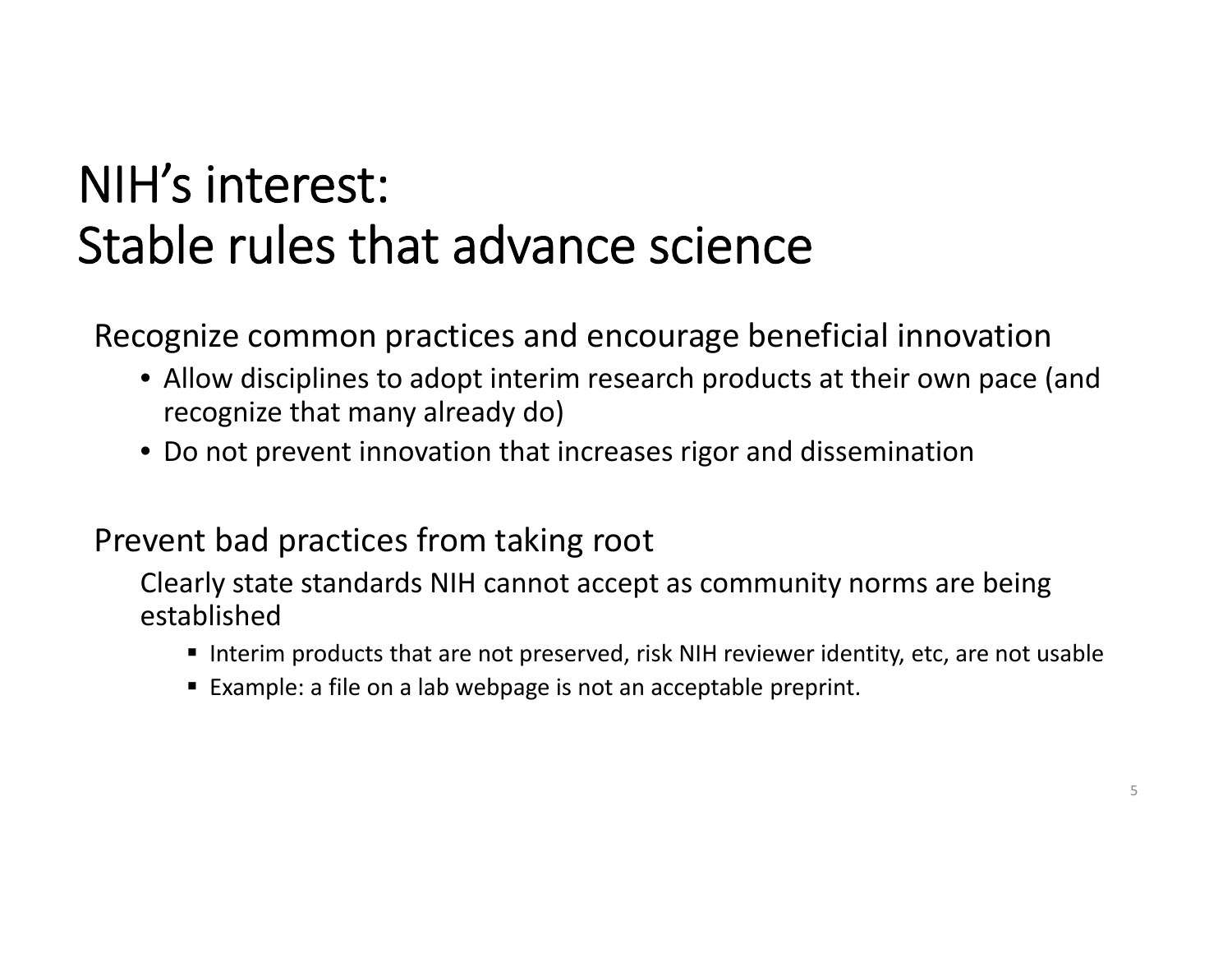# Next Step: An RFI on interim research products

- 1. Feedback on what is considered to be interim research products, and how they are used.
- 2. Insight on how particular types of interim research products might impact the advancement of science.
- 3. Feedback on potential citation standards.
- 4. Insight on the need and potential impact of citing interim products on peer review for NIH applications.
- 5. Advice on how NIH reviewers might evaluate citations of interim research products in applications.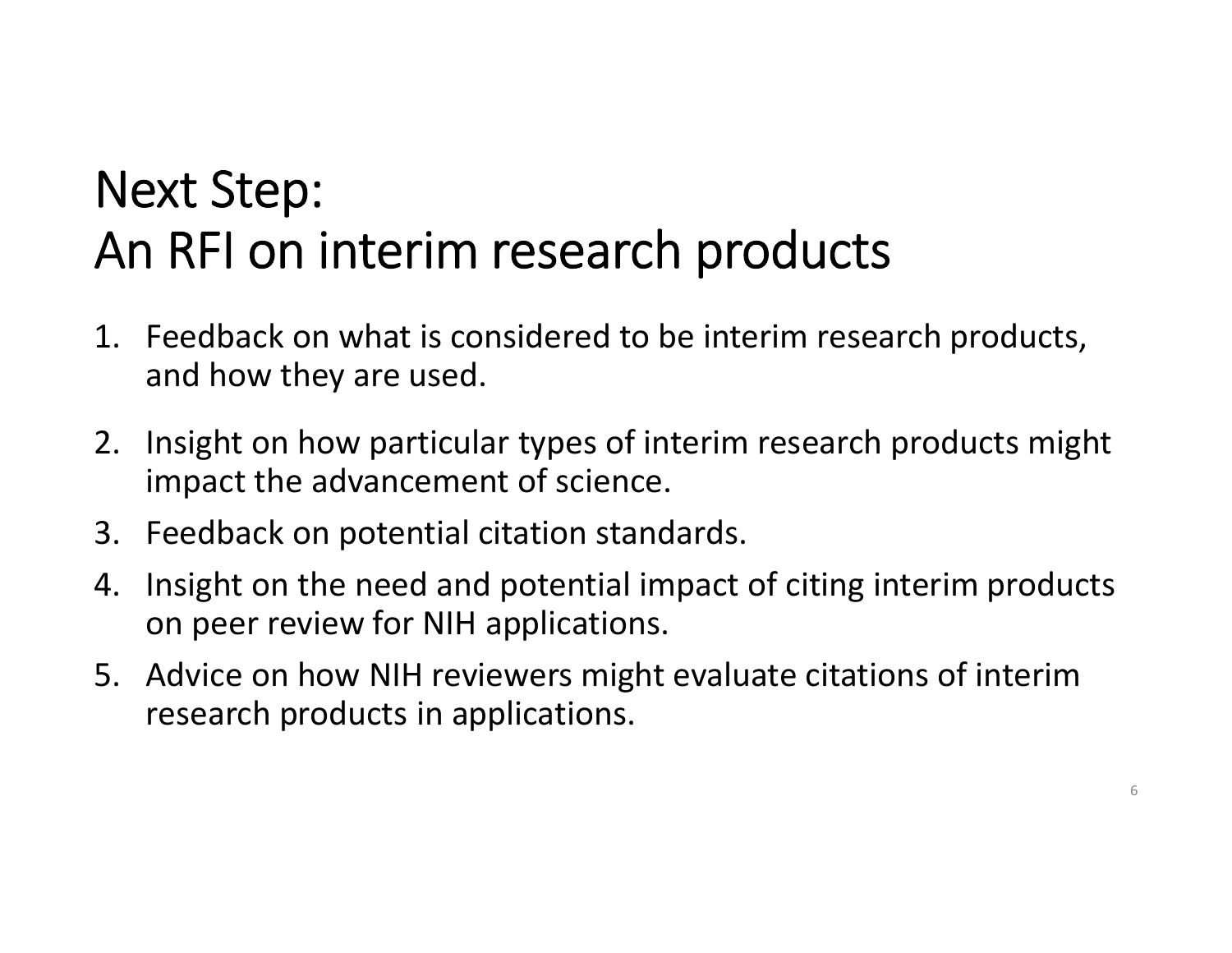#### Implementation details under consideration: Possible standards for citing interim research products

- Registered or indexed (findable)
- •persistent identifier, that links to a repository that will maintain the privacy of the end user
- Uses the CC‐BY license. Readable by both human and machine
- Incudes a record of modifications, and <sup>a</sup> link to the final version
- Declares any competing interests
- •Policy statement clarifying scope: "does not apply to research products specifically addressed in other policies, such as data (URL), clinical trials (URL), physical collections (URL), etc."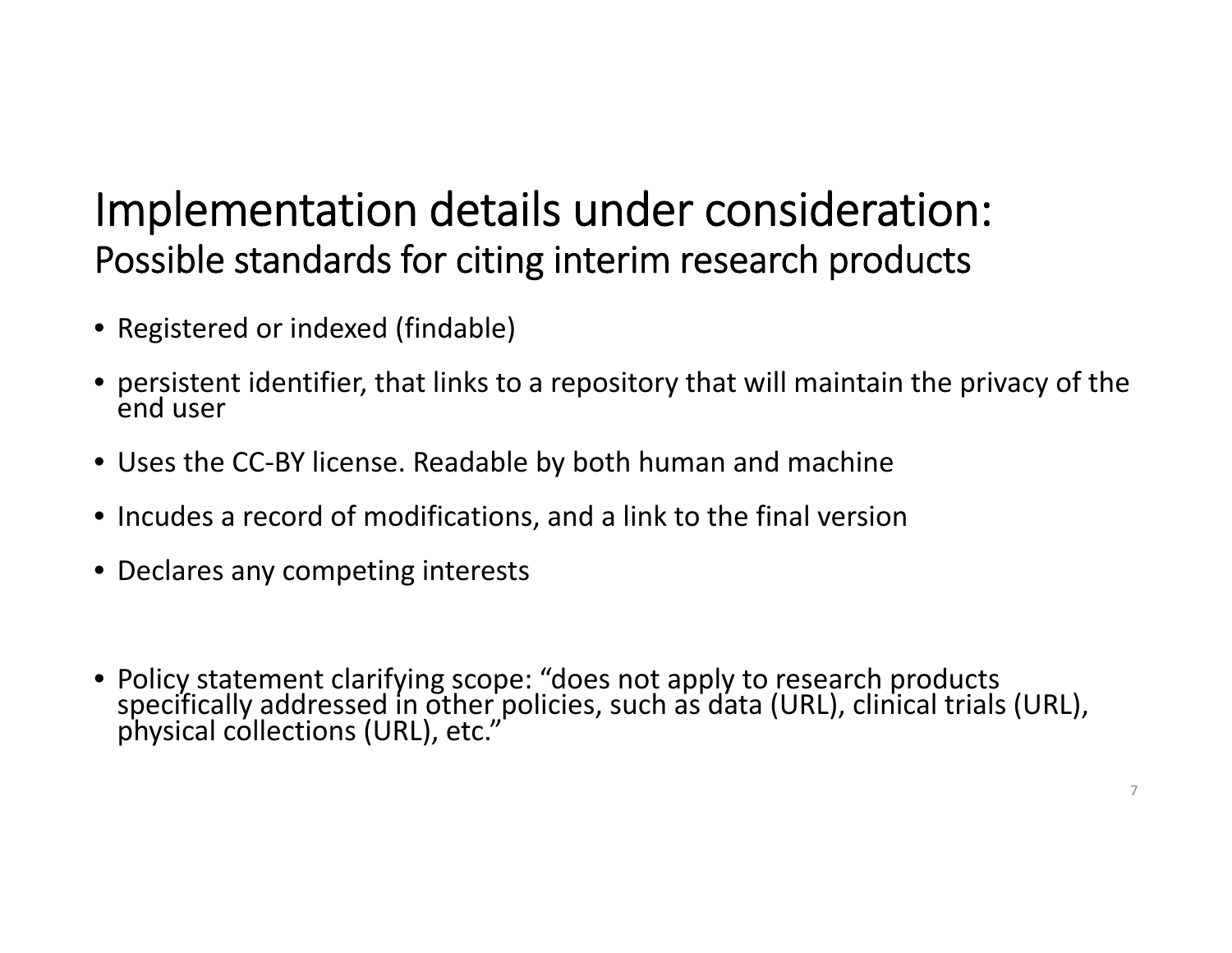## Implementation details under consideration: Possible standards specifically for preprints

- a clear statement in the document that the information is preliminary (understandable to non‐experts)
- concordance with standard practices for scholarly publication, including:
	- following norms for authorship in that discipline;
	- including or linking to supplemental data;
	- providing appropriate funding acknowledgments;
	- conforming to applicable regulations and ethical standards , including those regarding human participants, animal welfare, and dual use technology.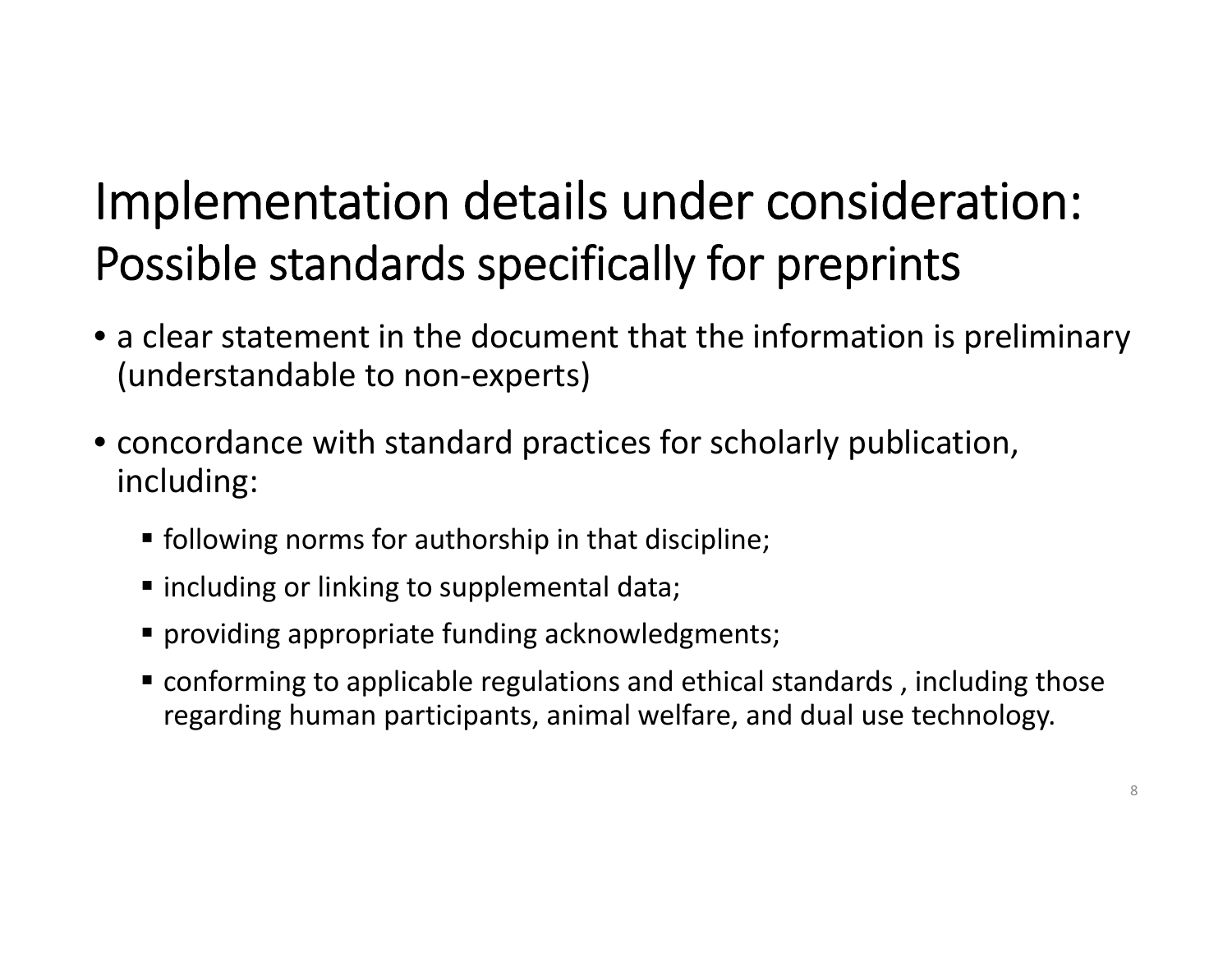#### Discussion and feedback